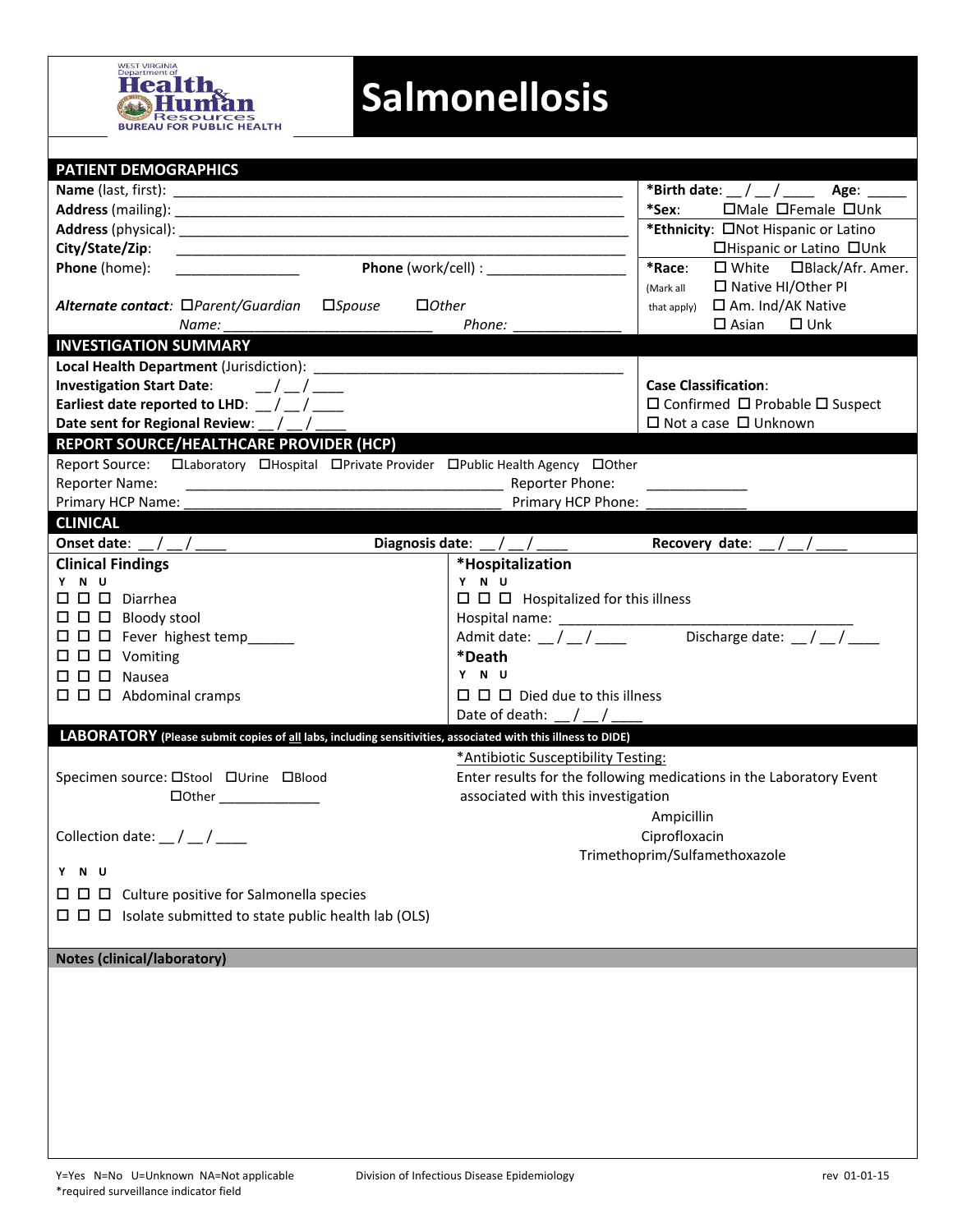| <b>INFECTION TIMELINE</b>                                                                                                        |                                                                                                                                            |                                                |             |                  |                                                         |                                                                                                                   |  |  |
|----------------------------------------------------------------------------------------------------------------------------------|--------------------------------------------------------------------------------------------------------------------------------------------|------------------------------------------------|-------------|------------------|---------------------------------------------------------|-------------------------------------------------------------------------------------------------------------------|--|--|
| Instructions:                                                                                                                    | Exposure period                                                                                                                            |                                                |             | Onset date       |                                                         |                                                                                                                   |  |  |
| Enter onset date in grey<br>box. Count backward to                                                                               | Days from onset                                                                                                                            | $-5$                                           |             | $-1$             |                                                         |                                                                                                                   |  |  |
| determine probable<br>exposure period                                                                                            |                                                                                                                                            | (Max Incubation)                               |             | (Min Incubation) |                                                         |                                                                                                                   |  |  |
|                                                                                                                                  | Calendar dates:                                                                                                                            |                                                |             |                  |                                                         |                                                                                                                   |  |  |
| EPIDEMIOLOGIC EXPOSURES (Unless stated otherwise, the questions pertain to the exposure period calculated above.)                |                                                                                                                                            |                                                |             |                  |                                                         |                                                                                                                   |  |  |
|                                                                                                                                  | *Is case a member of a high risk occupation?                                                                                               |                                                |             |                  |                                                         |                                                                                                                   |  |  |
| Y N U                                                                                                                            |                                                                                                                                            |                                                |             |                  | (Mark one)                                              |                                                                                                                   |  |  |
| $\Box$ $\Box$ $\Box$ *Eat fresh shell eggs?                                                                                      |                                                                                                                                            |                                                |             |                  | $\Box$ Food Handler                                     |                                                                                                                   |  |  |
| $\Box$ $\Box$ *Eat raw eggs (Egg nog, sauces, cookie dough, cake batter, etc.)?                                                  |                                                                                                                                            |                                                |             |                  | $\Box$ Health Care Worker<br>□ Day Care Worker/Attendee |                                                                                                                   |  |  |
|                                                                                                                                  | $\Box$ $\Box$ *Eat raw or undercooked chicken, turkey or other fowl?<br>$\Box$ $\Box$ Eat raw or undercooked hamburger, red meat, or pork? |                                                |             |                  | $\Box$ Student                                          |                                                                                                                   |  |  |
|                                                                                                                                  | $\Box$ $\Box$ Eat or drink raw or unpasteurized milk?                                                                                      |                                                |             |                  | $\square$ None of Above                                 |                                                                                                                   |  |  |
|                                                                                                                                  | $\Box$ $\Box$ *Eat raw fruits or vegetables?                                                                                               |                                                |             |                  | Employer/School Name: ___________                       |                                                                                                                   |  |  |
|                                                                                                                                  | $\Box$ $\Box$ *Contact with birds, poultry, farm animals or reptiles? Where_______________                                                 |                                                |             |                  |                                                         |                                                                                                                   |  |  |
|                                                                                                                                  | □ □ □ Travel to another state or country? If yes, where ___________                                                                        |                                                |             |                  |                                                         |                                                                                                                   |  |  |
|                                                                                                                                  | $\Box$ $\Box$ Hike, camp, fish or swim? If yes, where____________                                                                          |                                                |             |                  |                                                         |                                                                                                                   |  |  |
|                                                                                                                                  | Name and location of store where typically buys groceries _____                                                                            |                                                |             |                  |                                                         |                                                                                                                   |  |  |
|                                                                                                                                  |                                                                                                                                            |                                                |             |                  |                                                         |                                                                                                                   |  |  |
|                                                                                                                                  | Attend any group activities, parties or gatherings?                                                                                        | Yes / No                                       |             | If yes, list     |                                                         |                                                                                                                   |  |  |
| Date                                                                                                                             |                                                                                                                                            | Activity                                       |             |                  |                                                         | Location                                                                                                          |  |  |
|                                                                                                                                  |                                                                                                                                            |                                                |             |                  |                                                         |                                                                                                                   |  |  |
| Yes / No<br>If yes, list<br>Eat at any restaurant in the last 7 days?<br>Name of Restaurant<br>Location<br>Date                  |                                                                                                                                            |                                                |             |                  |                                                         |                                                                                                                   |  |  |
|                                                                                                                                  |                                                                                                                                            |                                                |             |                  |                                                         |                                                                                                                   |  |  |
|                                                                                                                                  |                                                                                                                                            |                                                |             |                  |                                                         |                                                                                                                   |  |  |
|                                                                                                                                  |                                                                                                                                            | Complete Open-Ended Food History on next page. |             |                  |                                                         | Information does not need entered into WVEDSS, however it should be kept with the paper record of the case. State |  |  |
|                                                                                                                                  | health department staff may request if case is later identified as part of an outbreak.                                                    |                                                |             |                  |                                                         |                                                                                                                   |  |  |
|                                                                                                                                  |                                                                                                                                            | <b>Food History Completed?</b>                 |             |                  | Yes / No                                                |                                                                                                                   |  |  |
| <b>PUBLIC HEALTH ISSUES</b>                                                                                                      |                                                                                                                                            |                                                |             |                  |                                                         | PUBLIC HEALTH ACTIONS                                                                                             |  |  |
|                                                                                                                                  | If any household member is symptomatic, the member is epi-linked and                                                                       |                                                |             |                  |                                                         |                                                                                                                   |  |  |
| therefore is a probable case and should be investigated further. A stool<br>culture and disease case report should be completed. |                                                                                                                                            |                                                |             |                  | Y N NA                                                  |                                                                                                                   |  |  |
| Name                                                                                                                             | Relationship to Case Onset Date                                                                                                            |                                                | Lab Testing |                  |                                                         | $\Box$ $\Box$ Exclude individuals in sensitive                                                                    |  |  |
|                                                                                                                                  |                                                                                                                                            |                                                |             |                  |                                                         | occupations(food, HCW, child care)                                                                                |  |  |
|                                                                                                                                  |                                                                                                                                            |                                                |             |                  |                                                         | $\Box$ $\Box$ Restaurant inspection                                                                               |  |  |
|                                                                                                                                  |                                                                                                                                            |                                                |             |                  |                                                         | $\Box$ $\Box$ $\Box$ Child care inspection<br>$\Box$ $\Box$ $\Box$ Culture symptomatic contacts                   |  |  |
|                                                                                                                                  |                                                                                                                                            |                                                |             |                  |                                                         | $\Box$ $\Box$ Patient is lost to follow up                                                                        |  |  |
| Y N NA                                                                                                                           |                                                                                                                                            |                                                |             |                  |                                                         |                                                                                                                   |  |  |
|                                                                                                                                  | $\Box$ $\Box$ Employed as food handler                                                                                                     |                                                |             |                  |                                                         |                                                                                                                   |  |  |
|                                                                                                                                  | $\Box$ $\Box$ Non-occupational food handling (e.g. pot lucks, receptions)                                                                  |                                                |             |                  |                                                         |                                                                                                                   |  |  |
| $\Box$ $\Box$ Attends or employed in child care                                                                                  |                                                                                                                                            |                                                |             |                  |                                                         |                                                                                                                   |  |  |
| (food, HCW, child care)                                                                                                          |                                                                                                                                            |                                                |             |                  |                                                         |                                                                                                                   |  |  |
|                                                                                                                                  |                                                                                                                                            |                                                |             |                  |                                                         |                                                                                                                   |  |  |
| <b>Outbreak Name:</b>                                                                                                            |                                                                                                                                            |                                                |             |                  |                                                         |                                                                                                                   |  |  |